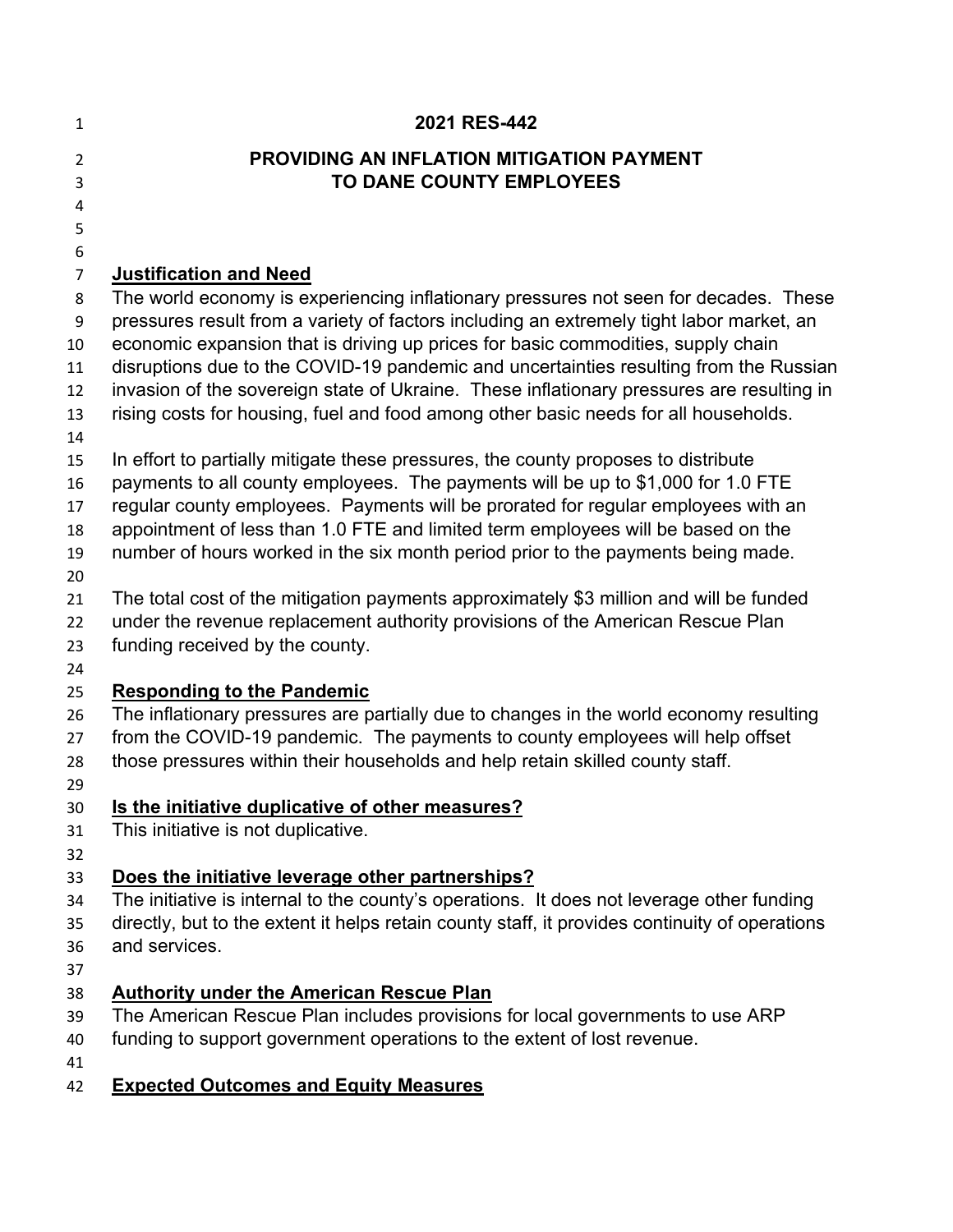- The payments are intended to assist county employee households mitigate inflationary
- pressures. The payments are a fixed dollar amount which will assist lower earning
- households proportionally higher than higher income households.
- 

## **Data Collection**

- There will be no data collection for this initiative.
- 
- 
- THEREFORE BE IT RESOLVED that an inflation mitigation payment of up to \$1,000
- per employee be authorized and that the payments be administered and distributed by the Department of Administration
- 
- BE IT FINALLY RESOLVED that the accounts be adjusted in the 2022 operating budget
- as listed in the following pages.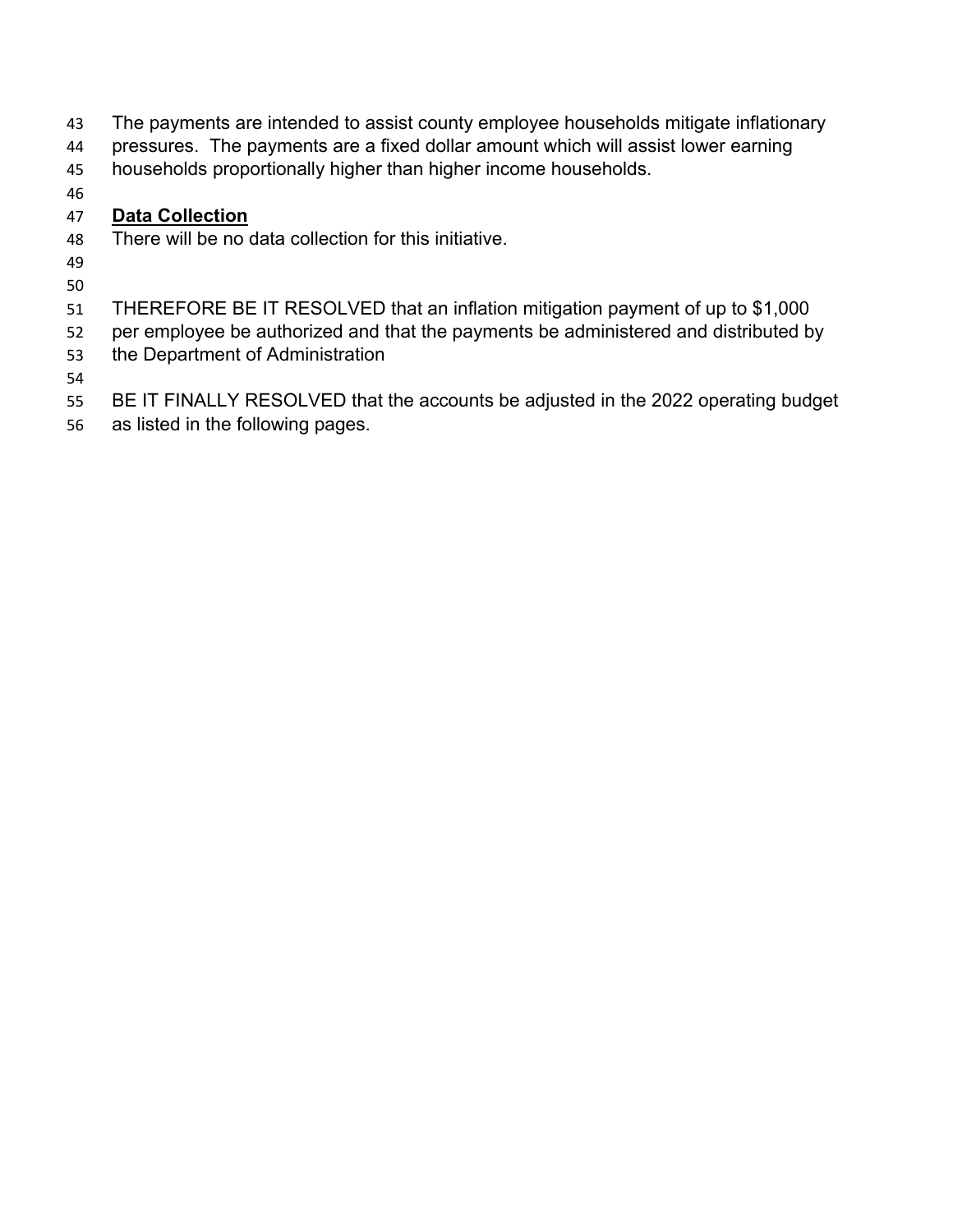| AECADMN         | 10009 | <b>SALARIES AND WAGES</b> | 10,000  |
|-----------------|-------|---------------------------|---------|
| AECADMN         | 10072 | LIMITED TERM EMPLOYEES    | 327     |
| AECADMN         | 10099 | RETIREMENT FUND           | 770     |
| AECADMN         | 10108 | <b>SOCIAL SECURITY</b>    | 728     |
| <b>AECARNA</b>  | 10072 | LIMITED TERM EMPLOYEES    | 287     |
| AECARNA         | 10108 | SOCIAL SECURITY           | 22      |
| <b>AECCOLS</b>  | 10072 | LIMITED TERM EMPLOYEES    | 1,037   |
| <b>AECCOLS</b>  | 10108 | <b>SOCIAL SECURITY</b>    | 79      |
| <b>AECCONF</b>  | 10009 | SALARIES AND WAGES        | 15,000  |
| <b>AECCONF</b>  | 10099 | <b>RETIREMENT FUND</b>    | 1,155   |
| <b>AECCONF</b>  | 10108 | SOCIAL SECURITY           | 1,148   |
| <b>AECPARK</b>  | 10072 | LIMITED TERM EMPLOYEES    | 1,738   |
| <b>AECPARK</b>  | 10108 | <b>SOCIAL SECURITY</b>    | 133     |
| <b>AIRADMIN</b> | 10009 | SALARIES AND WAGES        | 15,000  |
| <b>AIRADMIN</b> | 10072 | LIMITED TERM EMPLOYEES    | 365     |
| <b>AIRADMIN</b> | 10099 | <b>RETIREMENT FUND</b>    | 1,155   |
| <b>AIRADMIN</b> | 10108 | SOCIAL SECURITY           | 1,051   |
| <b>AIRLNDNG</b> | 10009 | <b>SALARIES AND WAGES</b> | 11,000  |
| <b>AIRLNDNG</b> | 10099 | RETIREMENT FUND           | 847     |
| <b>AIRLNDNG</b> | 10108 | <b>SOCIAL SECURITY</b>    | 842     |
| <b>AIRMAINT</b> | 10009 | <b>SALARIES AND WAGES</b> | 16,000  |
| <b>AIRMAINT</b> | 10099 | <b>RETIREMENT FUND</b>    | 1,232   |
| <b>AIRMAINT</b> | 10108 | SOCIAL SECURITY           | 1,224   |
| <b>AIRPRKLT</b> | 10009 | SALARIES AND WAGES        | 9,000   |
| <b>AIRPRKLT</b> | 10099 | RETIREMENT FUND           | 693     |
| AIRPRKLT        | 10108 | SOCIAL SECURITY           | 688     |
| AIRTERM         | 10009 | SALARIES AND WAGES        | 30,000  |
| AIRTERM         | 10072 | LIMITED TERM EMPLOYEES    | 276     |
| <b>AIRTERM</b>  | 10099 | RETIREMENT FUND           | 2,310   |
| <b>AIRTERM</b>  | 10108 | <b>SOCIAL SECURITY</b>    | 2,316   |
| <b>BPADMIN</b>  | 10009 | <b>SALARIES AND WAGES</b> | 8,000   |
| <b>BPADMIN</b>  | 10072 | LIMITED TERM EMPLOYEES    | 458     |
| <b>BPADMIN</b>  | 10099 | <b>RETIREMENT FUND</b>    | 616     |
| <b>BPADMIN</b>  | 10108 | SOCIAL SECURITY           | 647     |
| <b>BPHCRES</b>  | 10009 | SALARIES AND WAGES        | 137,200 |
| <b>BPHCRES</b>  | 10072 | LIMITED TERM EMPLOYEES    | 30      |
| <b>BPHCRES</b>  | 10099 | <b>RETIREMENT FUND</b>    | 10,564  |
| <b>BPHCRES</b>  | 10108 | SOCIAL SECURITY           | 10,498  |
| <b>CFSADM</b>   | 10009 | SALARIES AND WAGES        | 27,000  |
| <b>CFSADM</b>   | 10072 | LIMITED TERM EMPLOYEES    | 260     |
| <b>CFSADM</b>   | 10099 | RETIREMENT FUND           | 2,079   |
| <b>CFSADM</b>   | 10108 | SOCIAL SECURITY           | 2,085   |
| ADMADM          | 10009 | SALARIES AND WAGES        | 7,000   |
| ADMADM          | 10072 | LIMITED TERM EMPLOYEES    | 17      |
| ADMADM          | 10099 | RETIREMENT FUND           | 539     |
| ADMADM          | 10108 | SOCIAL SECURITY           | 475     |
| <b>ADMCNTRL</b> | 10009 | SALARIES AND WAGES        | 6,000   |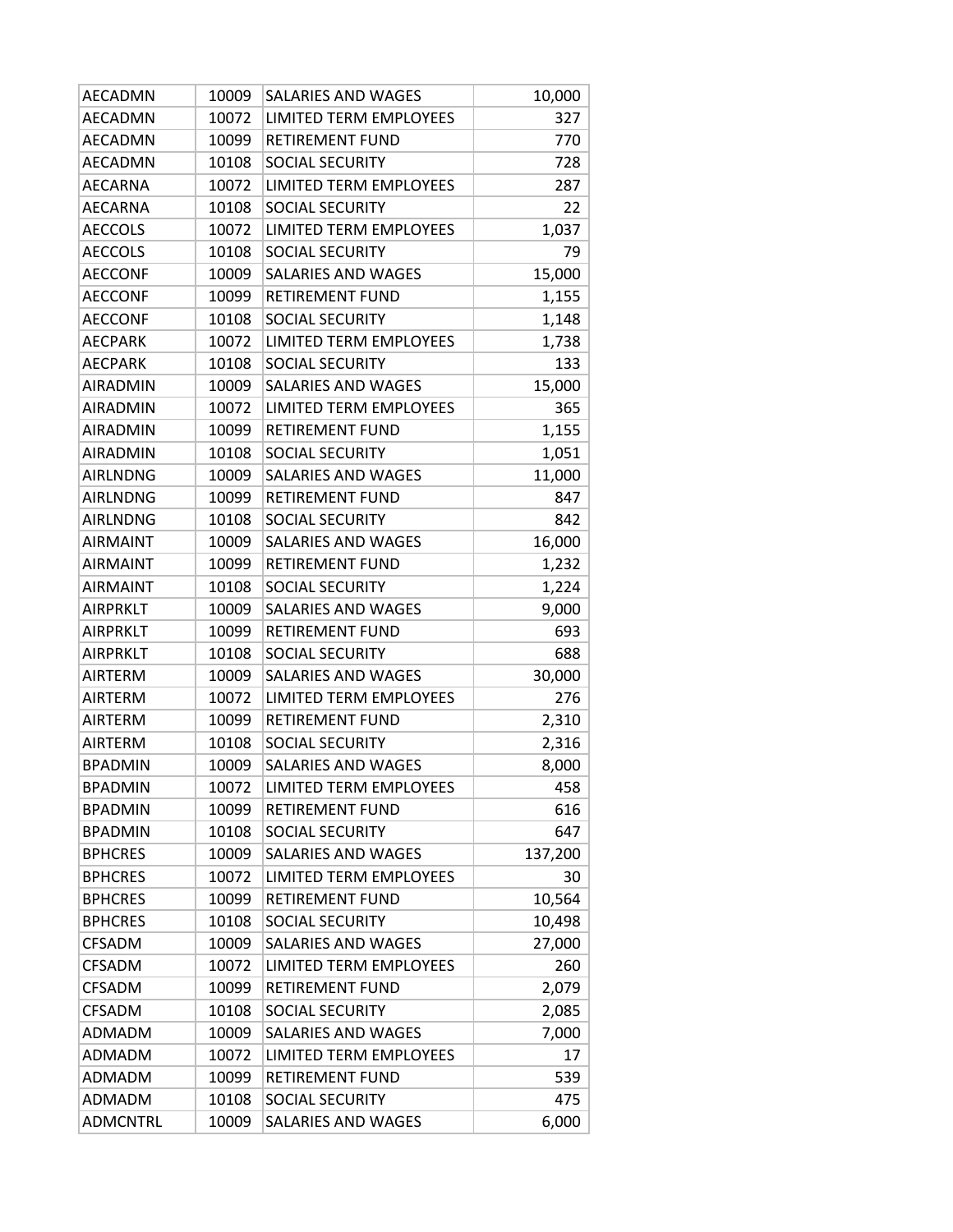| <b>ADMCNTRL</b> | 10099 | <b>RETIREMENT FUND</b>        | 462    |
|-----------------|-------|-------------------------------|--------|
| <b>ADMCNTRL</b> | 10108 | <b>SOCIAL SECURITY</b>        | 397    |
| ADMEMPRL        | 10009 | SALARIES AND WAGES            | 12,000 |
| ADMEMPRL        | 10072 | <b>LIMITED TERM EMPLOYEES</b> | 964    |
| ADMEMPRL        | 10099 | <b>RETIREMENT FUND</b>        | 924    |
| ADMEMPRL        | 10108 | SOCIAL SECURITY               | 992    |
| ADMPURCH        | 10009 | <b>SALARIES AND WAGES</b>     | 3,000  |
| <b>ADMPURCH</b> | 10099 | <b>RETIREMENT FUND</b>        | 231    |
| <b>ADMPURCH</b> | 10108 | SOCIAL SECURITY               | 230    |
| ADMPWENG        | 10009 | <b>SALARIES AND WAGES</b>     | 6,000  |
| ADMPWENG        | 10072 | LIMITED TERM EMPLOYEES        | 247    |
| <b>ADMPWENG</b> | 10099 | <b>RETIREMENT FUND</b>        | 462    |
| ADMPWENG        | 10108 | SOCIAL SECURITY               | 478    |
| <b>ATIP</b>     | 10009 | <b>SALARIES AND WAGES</b>     | 7,000  |
| <b>ATIP</b>     | 10099 | <b>RETIREMENT FUND</b>        | 539    |
| ATIP            | 10108 | <b>SOCIAL SECURITY</b>        | 536    |
| <b>COBOARD</b>  | 10009 | <b>SALARIES AND WAGES</b>     | 44,000 |
| <b>COBOARD</b>  | 10072 | LIMITED TERM EMPLOYEES        | 291    |
| <b>COBOARD</b>  | 10099 | <b>RETIREMENT FUND</b>        | 616    |
| <b>COBOARD</b>  | 10108 | SOCIAL SECURITY               | 3,388  |
| <b>COCCJLAW</b> | 10072 | LIMITED TERM EMPLOYEES        | 2,496  |
| COCCJLAW        | 10108 | SOCIAL SECURITY               | 191    |
| COCCOM          | 10009 | <b>SALARIES AND WAGES</b>     | 29,500 |
| COCCOM          | 10099 | RETIREMENT FUND               | 2,272  |
| COCCOM          | 10108 | <b>SOCIAL SECURITY</b>        | 2,173  |
| <b>COCCRTSP</b> | 10009 | SALARIES AND WAGES            | 73,100 |
| <b>COCCRTSP</b> | 10072 | LIMITED TERM EMPLOYEES        | 453    |
| <b>COCCRTSP</b> | 10099 | RETIREMENT FUND               | 5,626  |
| <b>COCCRTSP</b> | 10108 | <b>SOCIAL SECURITY</b>        | 5,627  |
| COCLKADM        | 10009 | SALARIES AND WAGES            | 5,000  |
| COCLKADM        | 10099 | <b>RETIREMENT FUND</b>        | 382    |
| COCLKADM        | 10108 | <b>SOCIAL SECURITY</b>        | 382    |
| <b>COEXEC</b>   | 10009 | SALARIES AND WAGES            | 7,000  |
| <b>COEXEC</b>   | 10099 | <b>RETIREMENT FUND</b>        | 536    |
| <b>COEXEC</b>   | 10108 | SOCIAL SECURITY               | 474    |
| <b>CRPCCHLD</b> | 10009 | <b>SALARIES AND WAGES</b>     | 51,000 |
| CRPCCHLD        | 10072 | LIMITED TERM EMPLOYEES        | 1,440  |
| CRPCCHLD        | 10099 | <b>RETIREMENT FUND</b>        | 3,927  |
| <b>CRPCCHLD</b> | 10108 | SOCIAL SECURITY               | 4,008  |
| <b>CRPCGNOP</b> | 10009 | SALARIES AND WAGES            | 8,000  |
| <b>CRPCGNOP</b> | 10099 | RETIREMENT FUND               | 616    |
| <b>CRPCGNOP</b> | 10108 | SOCIAL SECURITY               | 474    |
| <b>CRPCPERM</b> | 10009 | <b>SALARIES AND WAGES</b>     | 12,000 |
| <b>CRPCPERM</b> | 10072 | LIMITED TERM EMPLOYEES        | 913    |
| <b>CRPCPERM</b> | 10099 | RETIREMENT FUND               | 924    |
| <b>CRPCPERM</b> | 10108 | SOCIAL SECURITY               | 922    |
| <b>CULAFF</b>   | 10009 | SALARIES AND WAGES            | 1,000  |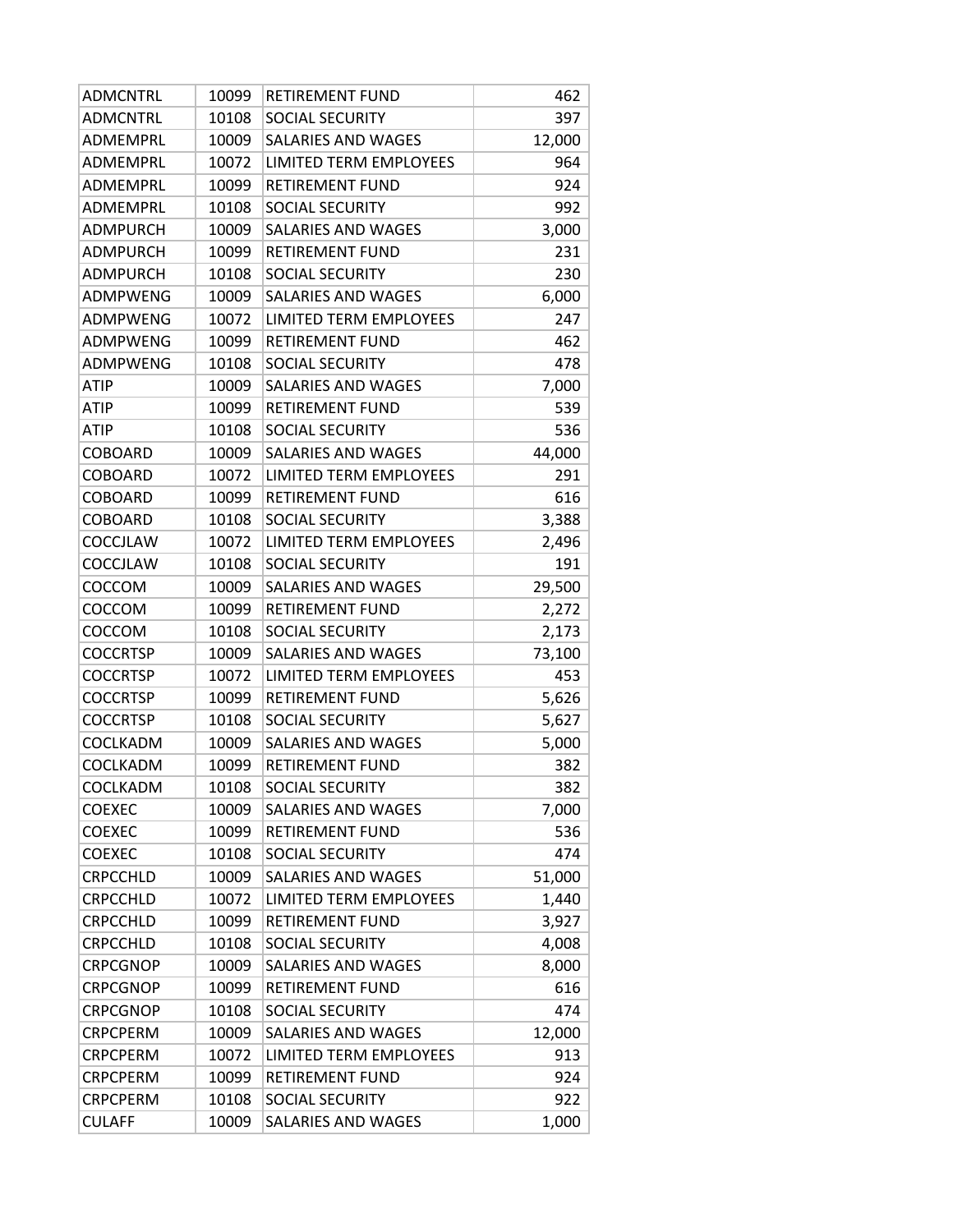| <b>CULAFF</b>   | 10072 | LIMITED TERM EMPLOYEES    | 500    |
|-----------------|-------|---------------------------|--------|
| <b>CULAFF</b>   | 10099 | <b>RETIREMENT FUND</b>    | 77     |
| <b>CULAFF</b>   | 10108 | SOCIAL SECURITY           | 115    |
| DA1STOFF        | 10009 | <b>SALARIES AND WAGES</b> | 10,000 |
| DA1STOFF        | 10072 | LIMITED TERM EMPLOYEES    | 777    |
| DA1STOFF        | 10099 | <b>RETIREMENT FUND</b>    | 770    |
| DA1STOFF        | 10108 | SOCIAL SECURITY           | 824    |
| <b>DACRIME</b>  | 10009 | SALARIES AND WAGES        | 3,900  |
| <b>DACRIME</b>  | 10072 | LIMITED TERM EMPLOYEES    | 741    |
| <b>DACRIME</b>  | 10099 | RETIREMENT FUND           | 300    |
| <b>DACRIME</b>  | 10108 | SOCIAL SECURITY           | 355    |
| <b>DACTA</b>    | 10009 | <b>SALARIES AND WAGES</b> | 28,000 |
| <b>DACTA</b>    | 10072 | LIMITED TERM EMPLOYEES    | 2,188  |
| <b>DACTA</b>    | 10099 | <b>RETIREMENT FUND</b>    | 2,275  |
| <b>DACTA</b>    | 10108 | SOCIAL SECURITY           | 2,309  |
| <b>DACTJ</b>    | 10009 | <b>SALARIES AND WAGES</b> | 4,000  |
| <b>DACTJ</b>    | 10099 | <b>RETIREMENT FUND</b>    | 308    |
| <b>DACTJ</b>    | 10108 | SOCIAL SECURITY           | 306    |
| <b>DANECOM</b>  | 10009 | SALARIES AND WAGES        | 1,000  |
| <b>DANECOM</b>  | 10099 | <b>RETIREMENT FUND</b>    | 77     |
| <b>DANECOM</b>  | 10108 | <b>SOCIAL SECURITY</b>    | 76     |
| <b>DAVICWIT</b> | 10009 | SALARIES AND WAGES        | 21,400 |
| <b>DAVICWIT</b> | 10072 | LIMITED TERM EMPLOYEES    | 2,119  |
| <b>DAVICWIT</b> | 10099 | <b>RETIREMENT FUND</b>    | 1,648  |
| <b>DAVICWIT</b> | 10108 | SOCIAL SECURITY           | 1,799  |
| <b>EMEMRPLN</b> | 10009 | <b>SALARIES AND WAGES</b> | 5,000  |
| <b>EMEMRPLN</b> | 10099 | <b>RETIREMENT FUND</b>    | 385    |
| <b>EMEMRPLN</b> | 10108 | SOCIAL SECURITY           | 362    |
| <b>EMEMS</b>    | 10009 | SALARIES AND WAGES        | 2,000  |
| <b>EMEMS</b>    | 10072 | LIMITED TERM EMPLOYEES    | 128    |
| <b>EMEMS</b>    | 10099 | <b>RETIREMENT FUND</b>    | 154    |
| EMEMS           | 10108 | SOCIAL SECURITY           | 163    |
| <b>EMHAZMAT</b> | 10009 | SALARIES AND WAGES        | 1,000  |
| <b>EMHAZMAT</b> | 10099 | <b>RETIREMENT FUND</b>    | 77     |
| <b>EMHAZMAT</b> | 10108 | <b>SOCIAL SECURITY</b>    | 76     |
| <b>EXTENSN</b>  | 10009 | <b>SALARIES AND WAGES</b> | 5,000  |
| <b>EXTENSN</b>  | 10099 | <b>RETIREMENT FUND</b>    | 385    |
| <b>EXTENSN</b>  | 10108 | SOCIAL SECURITY           | 382    |
| <b>FAMCC</b>    | 10009 | SALARIES AND WAGES        | 9,000  |
| <b>FAMCC</b>    | 10072 | LIMITED TERM EMPLOYEES    | 619    |
| <b>FAMCC</b>    | 10099 | <b>RETIREMENT FUND</b>    | 693    |
| <b>FAMCC</b>    | 10108 | <b>SOCIAL SECURITY</b>    | 736    |
| <b>FMFMADM</b>  | 10009 | SALARIES AND WAGES        | 3,000  |
| <b>FMFMADM</b>  | 10072 | LIMITED TERM EMPLOYEES    | 94     |
| <b>FMFMADM</b>  | 10099 | <b>RETIREMENT FUND</b>    | 231    |
| <b>FMFMADM</b>  | 10108 | <b>SOCIAL SECURITY</b>    | 237    |
| <b>FMJSPERS</b> | 10009 | SALARIES AND WAGES        | 31,000 |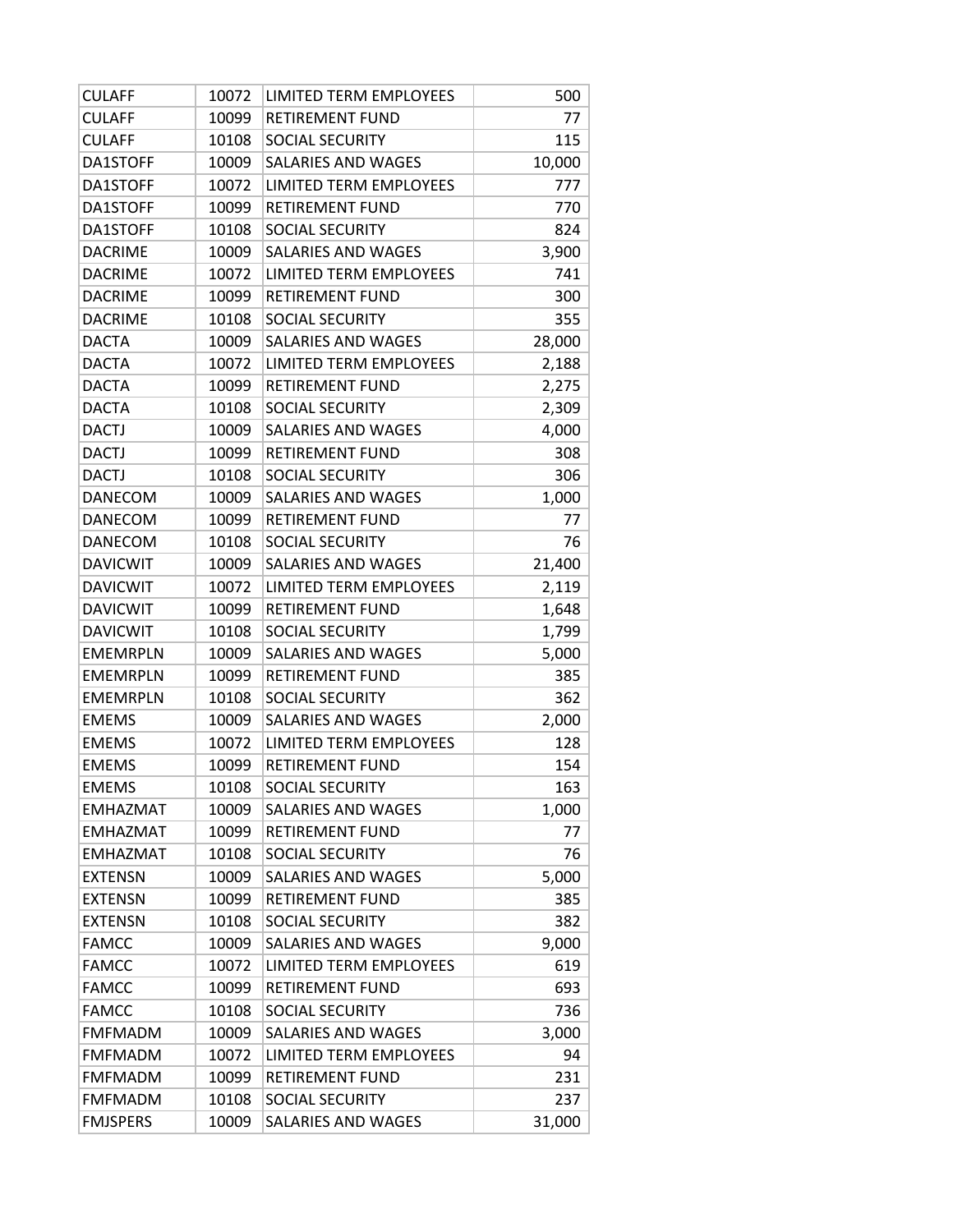| <b>FMJSPERS</b> | 10072 | LIMITED TERM EMPLOYEES        | 4,690  |
|-----------------|-------|-------------------------------|--------|
| <b>FMJSPERS</b> | 10099 | <b>RETIREMENT FUND</b>        | 2,387  |
| <b>FMJSPERS</b> | 10108 | <b>SOCIAL SECURITY</b>        | 2,730  |
| <b>FMMCPERS</b> | 10009 | SALARIES AND WAGES            | 15,000 |
| <b>FMMCPERS</b> | 10072 | LIMITED TERM EMPLOYEES        | 656    |
| <b>FMMCPERS</b> | 10099 | <b>RETIREMENT FUND</b>        | 1,155  |
| <b>FMMCPERS</b> | 10108 | SOCIAL SECURITY               | 1,198  |
| <b>INFOMGT</b>  | 10009 | SALARIES AND WAGES            | 43,000 |
| <b>INFOMGT</b>  | 10072 | LIMITED TERM EMPLOYEES        | 1,146  |
| <b>INFOMGT</b>  | 10099 | <b>RETIREMENT FUND</b>        | 3,311  |
| <b>INFOMGT</b>  | 10108 | SOCIAL SECURITY               | 3,377  |
| <b>JCADMRCP</b> | 10009 | SALARIES AND WAGES            | 8,800  |
| <b>JCADMRCP</b> | 10072 | LIMITED TERM EMPLOYEES        | 1,055  |
| <b>JCADMRCP</b> | 10099 | <b>RETIREMENT FUND</b>        | 678    |
| <b>JCADMRCP</b> | 10108 | SOCIAL SECURITY               | 754    |
| <b>JCDETN</b>   | 10009 | SALARIES AND WAGES            | 12,000 |
| <b>JCDETN</b>   | 10072 | <b>LIMITED TERM EMPLOYEES</b> | 1,807  |
| <b>JCDETN</b>   | 10099 | <b>RETIREMENT FUND</b>        | 924    |
| <b>JCDETN</b>   | 10108 | SOCIAL SECURITY               | 1,056  |
| <b>JCHMDETN</b> | 10009 | <b>SALARIES AND WAGES</b>     | 3,000  |
| <b>JCHMDETN</b> | 10099 | <b>RETIREMENT FUND</b>        | 231    |
| <b>JCHMDETN</b> | 10108 | SOCIAL SECURITY               | 230    |
| <b>JCSHLHM</b>  | 10009 | SALARIES AND WAGES            | 9,000  |
| <b>JCSHLHM</b>  | 10072 | LIMITED TERM EMPLOYEES        | 1,872  |
| <b>JCSHLHM</b>  | 10099 | <b>RETIREMENT FUND</b>        | 693    |
| <b>JCSHLHM</b>  | 10108 | <b>SOCIAL SECURITY</b>        | 832    |
| <b>LEGLOBBY</b> | 10009 | SALARIES AND WAGES            | 1,000  |
| <b>LEGLOBBY</b> | 10099 | <b>RETIREMENT FUND</b>        | 77     |
| <b>LEGLOBBY</b> | 10108 | SOCIAL SECURITY               | 76     |
| LWRADMIN        | 10009 | <b>SALARIES AND WAGES</b>     | 12,000 |
| <b>LWRADMIN</b> | 10072 | <b>LIMITED TERM EMPLOYEES</b> | 1,127  |
| LWRADMIN        | 10099 | RETIREMENT FUND               | 924    |
| <b>LWRADMIN</b> | 10108 | SOCIAL SECURITY               | 1,004  |
| LWRCONSV        | 10009 | SALARIES AND WAGES            | 12,000 |
| LWRCONSV        | 10072 | LIMITED TERM EMPLOYEES        | 515    |
| <b>LWRCONSV</b> | 10099 | <b>RETIREMENT FUND</b>        | 924    |
| LWRCONSV        | 10108 | <b>SOCIAL SECURITY</b>        | 957    |
| <b>LWRPKHC</b>  | 10009 | <b>SALARIES AND WAGES</b>     | 1,000  |
| LWRPKHC         | 10072 | LIMITED TERM EMPLOYEES        | 1,632  |
| <b>LWRPKHC</b>  | 10099 | <b>RETIREMENT FUND</b>        | 77     |
| <b>LWRPKHC</b>  | 10108 | <b>SOCIAL SECURITY</b>        | 201    |
| LWRPKLKM        | 10009 | SALARIES AND WAGES            | 7,000  |
| LWRPKLKM        | 10072 | <b>LIMITED TERM EMPLOYEES</b> | 3,044  |
| LWRPKLKM        | 10099 | RETIREMENT FUND               | 539    |
| LWRPKLKM        | 10108 | SOCIAL SECURITY               | 768    |
| <b>LWRPKOP</b>  | 10009 | SALARIES AND WAGES            | 30,000 |
| <b>LWRPKOP</b>  | 10072 | LIMITED TERM EMPLOYEES        | 10,472 |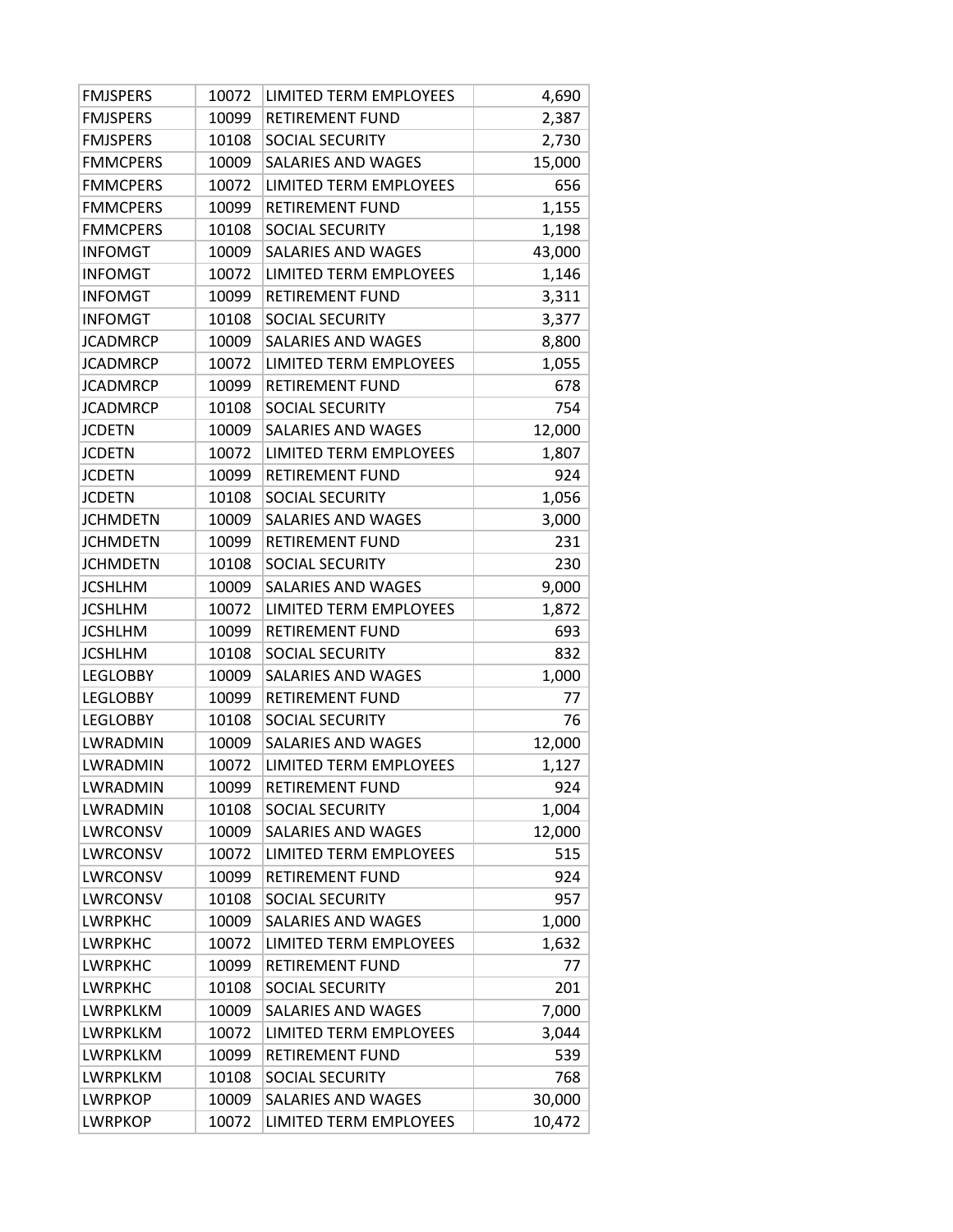| <b>LWRPKOP</b>  | 10099 | <b>RETIREMENT FUND</b>    | 2,310   |
|-----------------|-------|---------------------------|---------|
| <b>LWRPKOP</b>  | 10108 | <b>SOCIAL SECURITY</b>    | 3,096   |
| LWRWRED         | 10009 | <b>SALARIES AND WAGES</b> | 7,600   |
| LWRWRED         | 10072 | LIMITED TERM EMPLOYEES    | 33      |
| LWRWRED         | 10099 | <b>RETIREMENT FUND</b>    | 585     |
| LWRWRED         | 10108 | SOCIAL SECURITY           | 584     |
| MEDEXAM         | 10009 | SALARIES AND WAGES        | 20,000  |
| MEDEXAM         | 10072 | LIMITED TERM EMPLOYEES    | 3,483   |
| MEDEXAM         | 10099 | <b>RETIREMENT FUND</b>    | 1,540   |
| MEDEXAM         | 10108 | SOCIAL SECURITY           | 1,610   |
| <b>OECC</b>     | 10009 | SALARIES AND WAGES        | 1,500   |
| <b>OECC</b>     | 10072 | LIMITED TERM EMPLOYEES    | 310     |
| <b>OECC</b>     | 10099 | <b>RETIREMENT FUND</b>    | 116     |
| <b>OECC</b>     | 10108 | SOCIAL SECURITY           | 138     |
| OEI             | 10009 | SALARIES AND WAGES        | 6,500   |
| OEI             | 10099 | <b>RETIREMENT FUND</b>    | 500     |
| OEI             | 10108 | SOCIAL SECURITY           | 497     |
| <b>PDPLNDIV</b> | 10009 | SALARIES AND WAGES        | 5,000   |
| PDPLNDIV        | 10099 | <b>RETIREMENT FUND</b>    | 385     |
| <b>PDPLNDIV</b> | 10108 | <b>SOCIAL SECURITY</b>    | 382     |
| <b>PDRECSUP</b> | 10009 | SALARIES AND WAGES        | 8,000   |
| <b>PDRECSUP</b> | 10072 | LIMITED TERM EMPLOYEES    | 575     |
| <b>PDRECSUP</b> | 10099 | <b>RETIREMENT FUND</b>    | 616     |
| <b>PDRECSUP</b> | 10108 | SOCIAL SECURITY           | 656     |
| PDZNGPLR        | 10009 | <b>SALARIES AND WAGES</b> | 8,000   |
| PDZNGPLR        | 10099 | <b>RETIREMENT FUND</b>    | 616     |
| PDZNGPLR        | 10108 | SOCIAL SECURITY           | 612     |
| <b>PSC</b>      | 10009 | SALARIES AND WAGES        | 83,500  |
| <b>PSC</b>      | 10072 | LIMITED TERM EMPLOYEES    | 139     |
| <b>PSC</b>      | 10099 | <b>RETIREMENT FUND</b>    | 6,430   |
| <b>PSC</b>      | 10108 | SOCIAL SECURITY           | 6,336   |
| PWHWPKRM        | 10009 | SALARIES AND WAGES        | 2,000   |
| <b>PWHWPKRM</b> | 10072 | LIMITED TERM EMPLOYEES    | 192     |
| <b>PWHWPKRM</b> | 10099 | <b>RETIREMENT FUND</b>    | 154     |
| <b>PWHWPKRM</b> | 10108 | <b>SOCIAL SECURITY</b>    | 168     |
| REGDEEDS        | 10009 | SALARIES AND WAGES        | 12,000  |
| <b>REGDEEDS</b> | 10099 | <b>RETIREMENT FUND</b>    | 921     |
| <b>REGDEEDS</b> | 10108 | <b>SOCIAL SECURITY</b>    | 918     |
| SHRFADM         | 10009 | SALARIES AND WAGES        | 40,000  |
| SHRFADM         | 10099 | <b>RETIREMENT FUND</b>    | 4,629   |
| SHRFADM         | 10108 | SOCIAL SECURITY           | 2,936   |
| <b>SHRFFLD</b>  | 10009 | SALARIES AND WAGES        | 140,500 |
| <b>SHRFFLD</b>  | 10072 | LIMITED TERM EMPLOYEES    | 1,298   |
| <b>SHRFFLD</b>  | 10099 | RETIREMENT FUND           | 18,639  |
| SHRFFLD         | 10108 | SOCIAL SECURITY           | 10,848  |
| <b>SHRFSEC</b>  | 10009 | SALARIES AND WAGES        | 258,000 |
| <b>SHRFSEC</b>  | 10072 | LIMITED TERM EMPLOYEES    | 360     |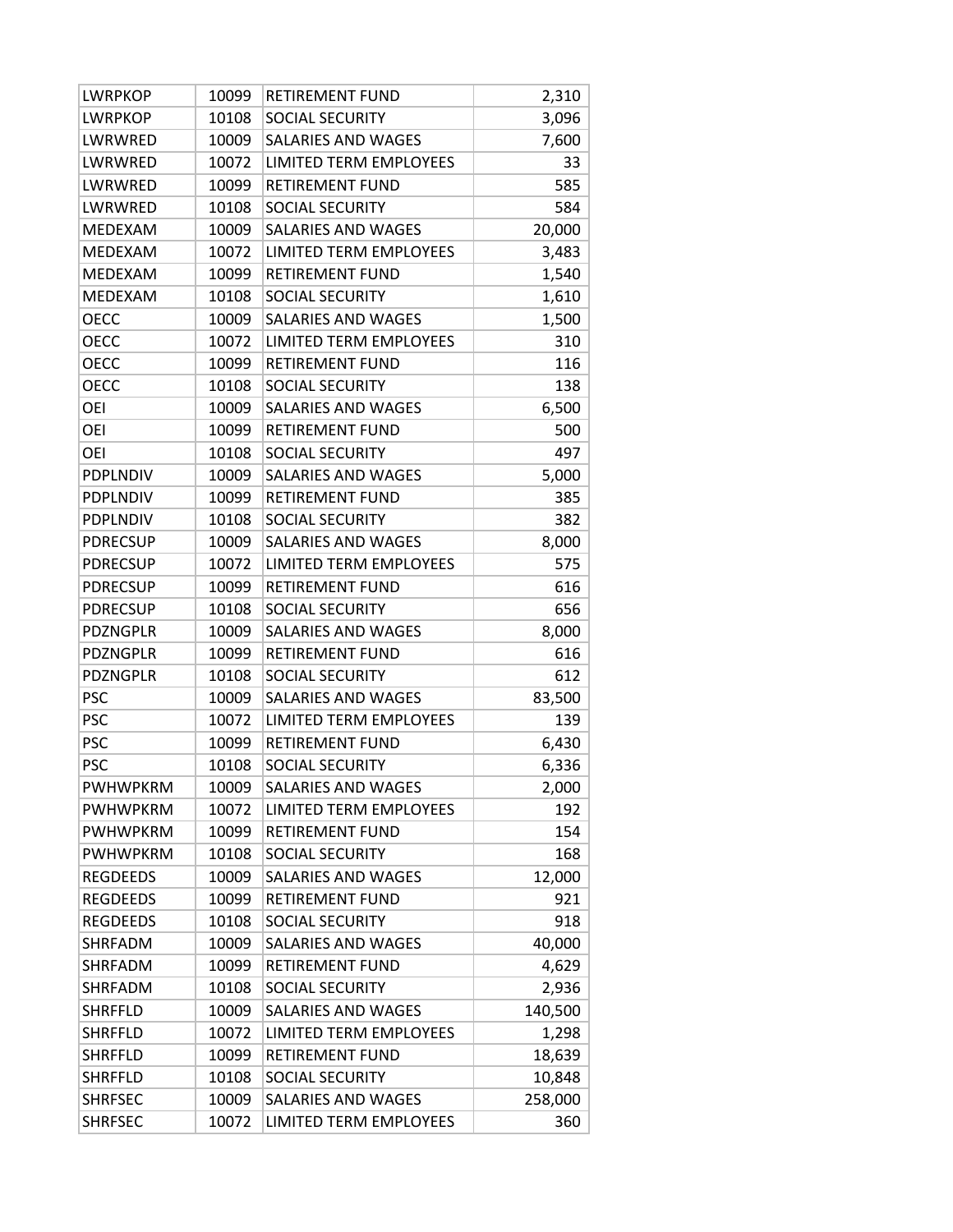| <b>SHRFSEC</b>  | 10099 | <b>RETIREMENT FUND</b>    | 31,030 |
|-----------------|-------|---------------------------|--------|
| <b>SHRFSEC</b>  | 10108 | <b>SOCIAL SECURITY</b>    | 19,765 |
| <b>SHRFSUP</b>  | 10009 | <b>SALARIES AND WAGES</b> | 98,500 |
| <b>SHRFSUP</b>  | 10072 | LIMITED TERM EMPLOYEES    | 2,929  |
| <b>SHRFSUP</b>  | 10099 | <b>RETIREMENT FUND</b>    | 12,002 |
| <b>SHRFSUP</b>  | 10108 | SOCIAL SECURITY           | 7,759  |
| <b>SHRFTC</b>   | 10009 | SALARIES AND WAGES        | 1,000  |
| <b>SHRFTC</b>   | 10099 | <b>RETIREMENT FUND</b>    | 77     |
| <b>SHRFTC</b>   | 10108 | SOCIAL SECURITY           | 76     |
| <b>SHRFTRSS</b> | 10009 | <b>SALARIES AND WAGES</b> | 4,500  |
| <b>SHRFTRSS</b> | 10099 | <b>RETIREMENT FUND</b>    | 585    |
| <b>SHRFTRSS</b> | 10108 | SOCIAL SECURITY           | 344    |
| <b>TREAS</b>    | 10009 | <b>SALARIES AND WAGES</b> | 5,000  |
| <b>TREAS</b>    | 10099 | <b>RETIREMENT FUND</b>    | 382    |
| <b>TREAS</b>    | 10108 | SOCIAL SECURITY           | 382    |
| <b>VETSRVS</b>  | 10009 | <b>SALARIES AND WAGES</b> | 5,000  |
| <b>VETSRVS</b>  | 10072 | LIMITED TERM EMPLOYEES    | 92     |
| <b>VETSRVS</b>  | 10099 | <b>RETIREMENT FUND</b>    | 385    |
| <b>VETSRVS</b>  | 10108 | SOCIAL SECURITY           | 390    |
| <b>ZOO</b>      | 10009 | <b>SALARIES AND WAGES</b> | 34,500 |
| ZOO             | 10072 | LIMITED TERM EMPLOYEES    | 3,667  |
| <b>ZOO</b>      | 10099 | <b>RETIREMENT FUND</b>    | 2,656  |
| <b>ZOO</b>      | 10108 | SOCIAL SECURITY           | 2,920  |
| 31000           | 10072 | LIMITED TERM EMPLOYEES    | 165    |
| 31000           | 10108 | SOCIAL SECURITY           | 13     |
| 39000           | 10009 | SALARIES AND WAGES        | 43,000 |
| 39000           | 10072 | LIMITED TERM EMPLOYEES    | 591    |
| 39000           | 10099 | <b>RETIREMENT FUND</b>    | 3,311  |
| 39000           | 10108 | SOCIAL SECURITY           | 3,273  |
| 40000           | 10009 | SALARIES AND WAGES        | 11,500 |
| 40000           | 10072 | LIMITED TERM EMPLOYEES    | 605    |
| 40000           | 10099 | RETIREMENT FUND           | 886    |
| 40000           | 10108 | SOCIAL SECURITY           | 926    |
| 41000           | 10009 | SALARIES AND WAGES        | 6,000  |
| 41000           | 10072 | LIMITED TERM EMPLOYEES    | 138    |
| 41000           | 10099 | RETIREMENT FUND           | 462    |
| 41000           | 10108 | <b>SOCIAL SECURITY</b>    | 470    |
| 42000           | 10009 | SALARIES AND WAGES        | 42,000 |
| 42000           | 10072 | LIMITED TERM EMPLOYEES    | 177    |
| 42000           | 10099 | <b>RETIREMENT FUND</b>    | 3,234  |
| 42000           | 10108 | SOCIAL SECURITY           | 3,227  |
| 43000           | 10009 | SALARIES AND WAGES        | 17,000 |
| 43000           | 10099 | RETIREMENT FUND           | 1,309  |
| 43000           | 10108 | SOCIAL SECURITY           | 1,300  |
| 44000           | 10009 | SALARIES AND WAGES        | 16,600 |
| 44000           | 10072 | LIMITED TERM EMPLOYEES    | 362    |
| 44000           | 10099 | RETIREMENT FUND           | 1,278  |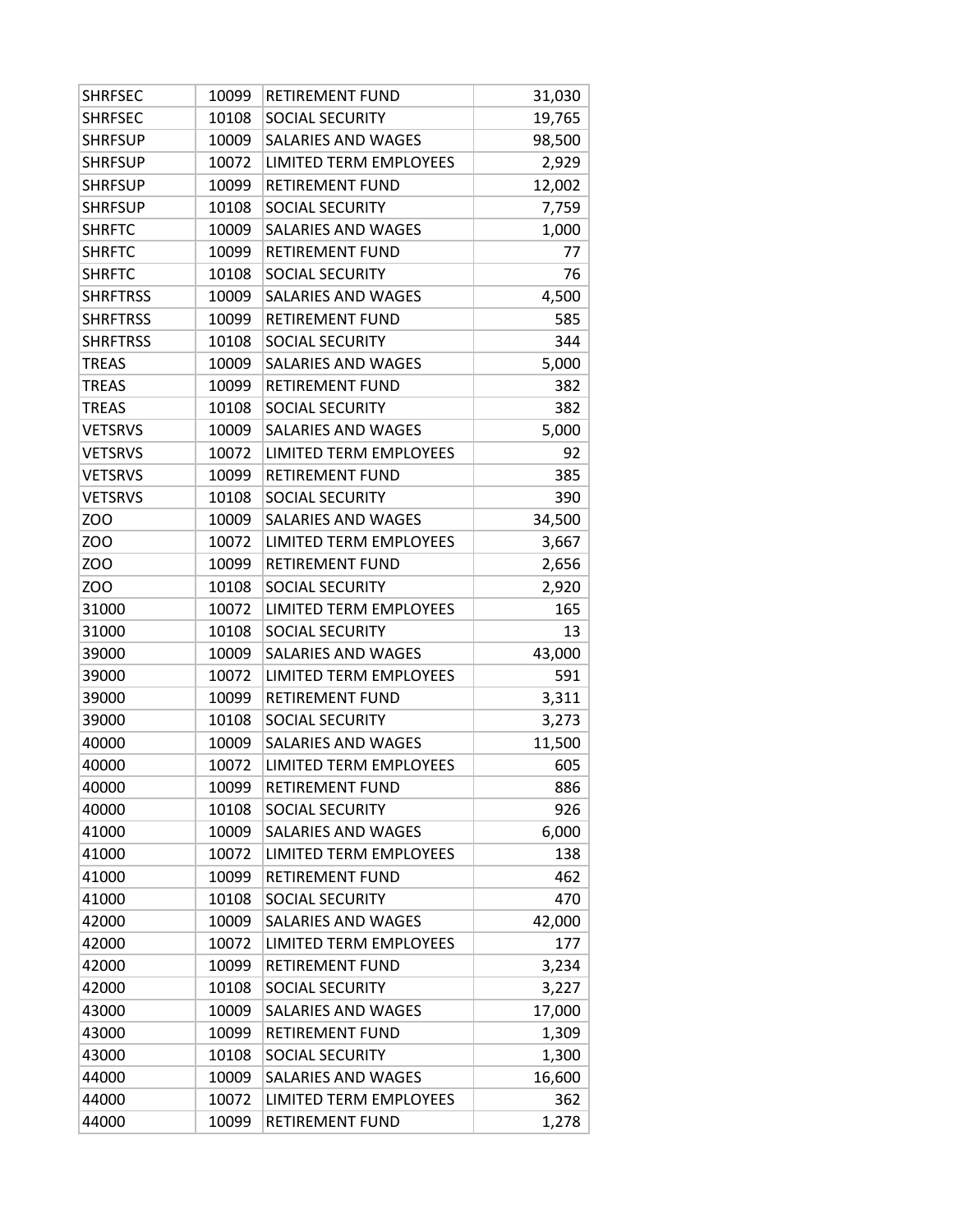| 44000           | 10108 | SOCIAL SECURITY           | 1,298   |
|-----------------|-------|---------------------------|---------|
| 45358           | 10009 | SALARIES AND WAGES        | 22,000  |
| 45358           | 10099 | <b>RETIREMENT FUND</b>    | 1,694   |
| 45358           | 10108 | SOCIAL SECURITY           | 1,683   |
| 460000          | 10009 | SALARIES AND WAGES        | 19,000  |
| 460000          | 10099 | <b>RETIREMENT FUND</b>    | 1,463   |
| 460000          | 10108 | SOCIAL SECURITY           | 1,454   |
| 48000           | 10009 | <b>SALARIES AND WAGES</b> | 3,000   |
| 48000           | 10099 | <b>RETIREMENT FUND</b>    | 231     |
| 48000           | 10108 | SOCIAL SECURITY           | 230     |
| 50000           | 10009 | SALARIES AND WAGES        | 18,000  |
| 50000           | 10072 | LIMITED TERM EMPLOYEES    | 284     |
| 50000           | 10099 | <b>RETIREMENT FUND</b>    | 1,386   |
| 50000           | 10108 | SOCIAL SECURITY           | 1,399   |
| 53000           | 10009 | SALARIES AND WAGES        | 53,500  |
| 53000           | 10099 | <b>RETIREMENT FUND</b>    | 4,120   |
| 53000           | 10108 | <b>SOCIAL SECURITY</b>    | 4,093   |
| 54000           | 10009 | SALARIES AND WAGES        | 74,500  |
| 54000           | 10099 | <b>RETIREMENT FUND</b>    | 5,736   |
| 54000           | 10108 | <b>SOCIAL SECURITY</b>    | 5,699   |
| 60000           | 10009 | SALARIES AND WAGES        | 14,000  |
| 60000           | 10099 | <b>RETIREMENT FUND</b>    | 1,078   |
| 60000           | 10108 | SOCIAL SECURITY           | 1,071   |
| 62000           | 10009 | SALARIES AND WAGES        | 118,250 |
| 62000           | 10099 | <b>RETIREMENT FUND</b>    | 9,105   |
| 62000           | 10108 | SOCIAL SECURITY           | 9,046   |
| 70000           | 10009 | SALARIES AND WAGES        | 9,000   |
| 70000           | 10099 | <b>RETIREMENT FUND</b>    | 693     |
| 70000           | 10108 | SOCIAL SECURITY           | 688     |
| 71000           | 10009 | SALARIES AND WAGES        | 1,000   |
| 71000           | 10099 | <b>RETIREMENT FUND</b>    | 77      |
| 71000           | 10108 | SOCIAL SECURITY           | 76      |
| 72000           | 10009 | <b>SALARIES AND WAGES</b> | 22,800  |
| 72000           | 10072 | LIMITED TERM EMPLOYEES    | 2,086   |
| 72000           | 10099 | <b>RETIREMENT FUND</b>    | 1,756   |
| 72000           | 10108 | <b>SOCIAL SECURITY</b>    | 1,904   |
| 73000           | 10009 | <b>SALARIES AND WAGES</b> | 14,500  |
| 73000           | 10099 | <b>RETIREMENT FUND</b>    | 1,116   |
| 73000           | 10108 | <b>SOCIAL SECURITY</b>    | 1,109   |
| 74000           | 10009 | <b>SALARIES AND WAGES</b> | 13,000  |
| 74000           | 10099 | <b>RETIREMENT FUND</b>    | 1,001   |
| 74000           | 10108 | SOCIAL SECURITY           | 994     |
| 80000           | 10009 | SALARIES AND WAGES        | 8,800   |
| 80000           | 10072 | LIMITED TERM EMPLOYEES    | 770     |
| 80000           | 10099 | <b>RETIREMENT FUND</b>    | 678     |
| 80000           | 10108 | SOCIAL SECURITY           | 732     |
| <b>HWPERSVS</b> | 10009 | SALARIES AND WAGES        | 137,000 |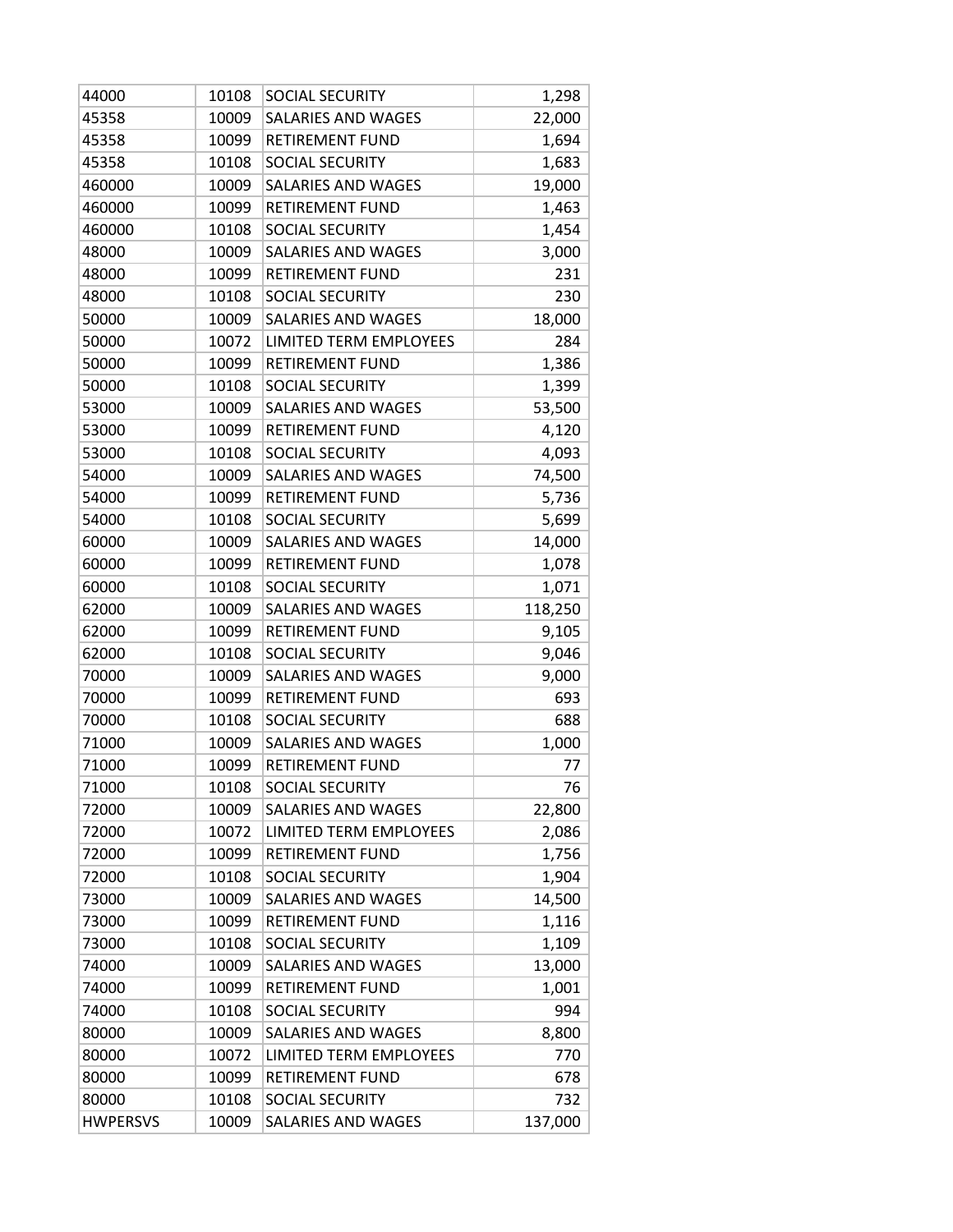| <b>HWPERSVS</b> | 10099         | <b>RETIREMENT FUND</b>       | 10,549  |
|-----------------|---------------|------------------------------|---------|
| <b>HWPERSVS</b> | 10108         | SOCIAL SECURITY              | 10,418  |
| LIBR            | 10009         | SALARIES AND WAGES           | 8,300   |
| <b>LIBR</b>     | 10072         | LIMITED TERM EMPLOYEES       | 549     |
| <b>LIBR</b>     | 10099         | <b>RETIREMENT FUND</b>       | 639     |
| <b>LIBR</b>     | 10108         | SOCIAL SECURITY              | 677     |
| LIO             | 10009         | SALARIES AND WAGES           | 3,000   |
| LIO             | 10072         | LIMITED TERM EMPLOYEES       | 532     |
| LIO             | 10099         | <b>RETIREMENT FUND</b>       | 231     |
| LIO             | 10108         | SOCIAL SECURITY              | 270     |
| <b>SWMETHGO</b> | 10009         | SALARIES AND WAGES           | 5,000   |
| <b>SWMETHGO</b> | 10099         | <b>RETIREMENT FUND</b>       | 385     |
| <b>SWMETHGO</b> | 10108         | SOCIAL SECURITY              | 382     |
| <b>BHADM</b>    | <b>ASBPAA</b> | <b>BOARD OF HEALTH-POS</b>   | 230,344 |
| <b>PRTSER</b>   | 10009         | <b>SALARIES AND WAGES</b>    | 2,000   |
| <b>PRTSER</b>   | 10099         | <b>RETIREMENT FUND</b>       | 154     |
| <b>PRTSER</b>   | 10108         | SOCIAL SECURITY              | 153     |
| <b>PSADMIN</b>  | 10009         | SALARIES AND WAGES           | 1,000   |
| <b>PSADMIN</b>  | 10099         | RETIREMENT FUND              | 77      |
| <b>PSADMIN</b>  | 10108         | SOCIAL SECURITY              | 76      |
| <b>PSINTER</b>  | 10009         | <b>SALARIES AND WAGES</b>    | 1,000   |
| <b>PSINTER</b>  | 10099         | <b>RETIREMENT FUND</b>       | 77      |
| <b>PSINTER</b>  | 10108         | SOCIAL SECURITY              | 76      |
| PSMAIL          | 10009         | SALARIES AND WAGES           | 2,000   |
| PSMAIL          | 10099         | <b>RETIREMENT FUND</b>       | 154     |
| <b>PSMAIL</b>   | 10108         | <b>SOCIAL SECURITY</b>       | 153     |
| <b>PSPRINT</b>  | 10009         | SALARIES AND WAGES           | 2,000   |
| <b>PSPRINT</b>  | 10099         | <b>RETIREMENT FUND</b>       | 154     |
| <b>PSPRINT</b>  | 10108         | SOCIAL SECURITY              | 153     |
| SWADMPRJ        | 10009         | SALARIES AND WAGES           | 7,000   |
| <b>SWADMPRJ</b> | 10072         | LIMITED TERM EMPLOYEES       | 1,041   |
| SWADMPRJ        | 10099         | RETIREMENT FUND              | 539     |
| <b>SWADMPRJ</b> | 10108         | <b>SOCIAL SECURITY</b>       | 615     |
| SWCLEAN         | 10009         | <b>SALARIES AND WAGES</b>    | 2,000   |
| SWCLEAN         | 10072         | LIMITED TERM EMPLOYEES       | 845     |
| SWCLEAN         | 10099         | RETIREMENT FUND              | 154     |
| SWCLEAN         | 10108         | <b>SOCIAL SECURITY</b>       | 218     |
| SWRODFLD        | 10009         | SALARIES AND WAGES           | 9,000   |
| SWRODFLD        | 10072         | LIMITED TERM EMPLOYEES       | 1,028   |
| SWRODFLD        | 10099         | RETIREMENT FUND              | 693     |
| SWRODFLD        | 10108         | SOCIAL SECURITY              | 767     |
| SWTRANS         | 10009         | SALARIES AND WAGES           | 1,000   |
| <b>SWTRANS</b>  | 10099         | RETIREMENT FUND              | 77      |
| SWTRANS         | 10108         | <b>SOCIAL SECURITY</b>       | 76      |
| SWRODFLD        | 89000         | <b>OPERATING TRANSFER IN</b> | 25,053  |
| <b>PSADMIN</b>  | 89000         | OPERATING TRANSFER IN        | 9,227   |
| <b>SWMETHGO</b> | 89000         | OPERATING TRANSFER IN        | 5,767   |